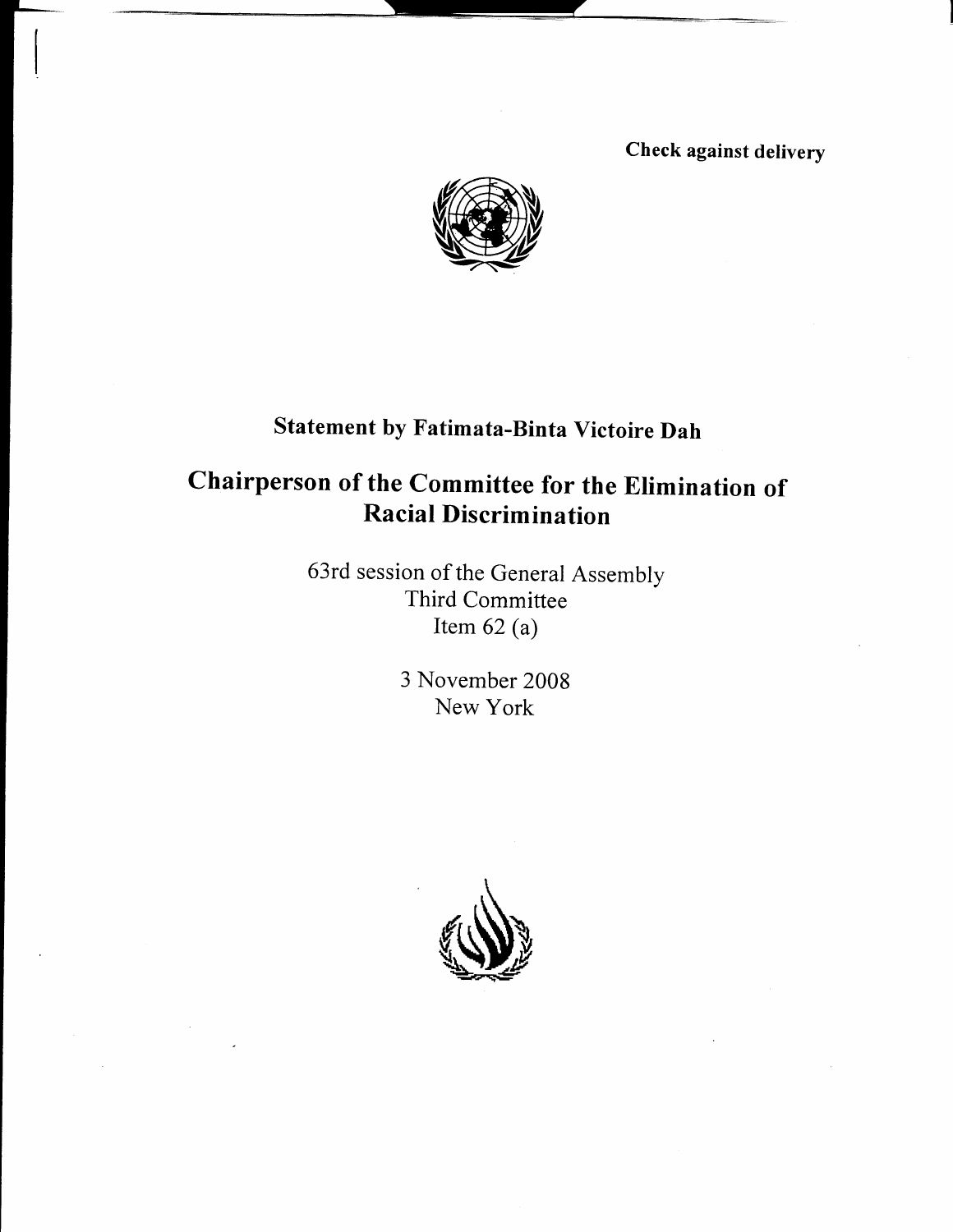### ORAL REPORT ON THE WORK OF THE COMMITTEE ON THE ELIMINATION OF RACIAL DISCRIMINATION

l \_

#### Fatimata-Binta Victoire DAH, Chairperson of the Committee on the Elimination of Racial Discrimination

### Sixty-third session of the United Nations General Assemblv

New York, 3 November, 2008

Mr. Chairperson, Excellencies, distinguished delegates, colleagues and friends from the United Nations family and non-governmental organizations,

Allow me, despite my belated intervention which is taking place half way through the session, to congratulate the President for his election, as well as the other members of the bureau of the Third Commiffee.

I have no doubt that the importance you attach to the mandate-holders and the presidents of the treaty bodies and working groups, as well as the dialogue in which you have engaged with them, will bear fruit and will advance the cause of human riehts.

It is an honour for me to be here today and to be able to address the very important Third Committee. Indeed, this is the first time that a chairperson of the Committee for the Elimination of Racial Discrimination (CERD) has been invited to come to New York to brief the General Assembly. I am therefore very pleased to present to you the reports for the  $70<sup>th</sup>$ ,  $71<sup>st</sup>$ ,  $72<sup>nd</sup>$  and  $73<sup>rd</sup>$  sessions of CERD, in accordance with General Assembly resolution 61/148 dated l9 December 2006.

Allow me, Mr. President, to thank you and to express my Committee's gratitude for the attention and support which the Third Committee has continuously provided for the work of CERD, this being reflected in the resolutions ithas adopted at the sessions of the General Assembly. Your invitation is also very timely, which I am saying not so much because of the presidential elections here in the host country of the LIN tomorrow, but rather because of the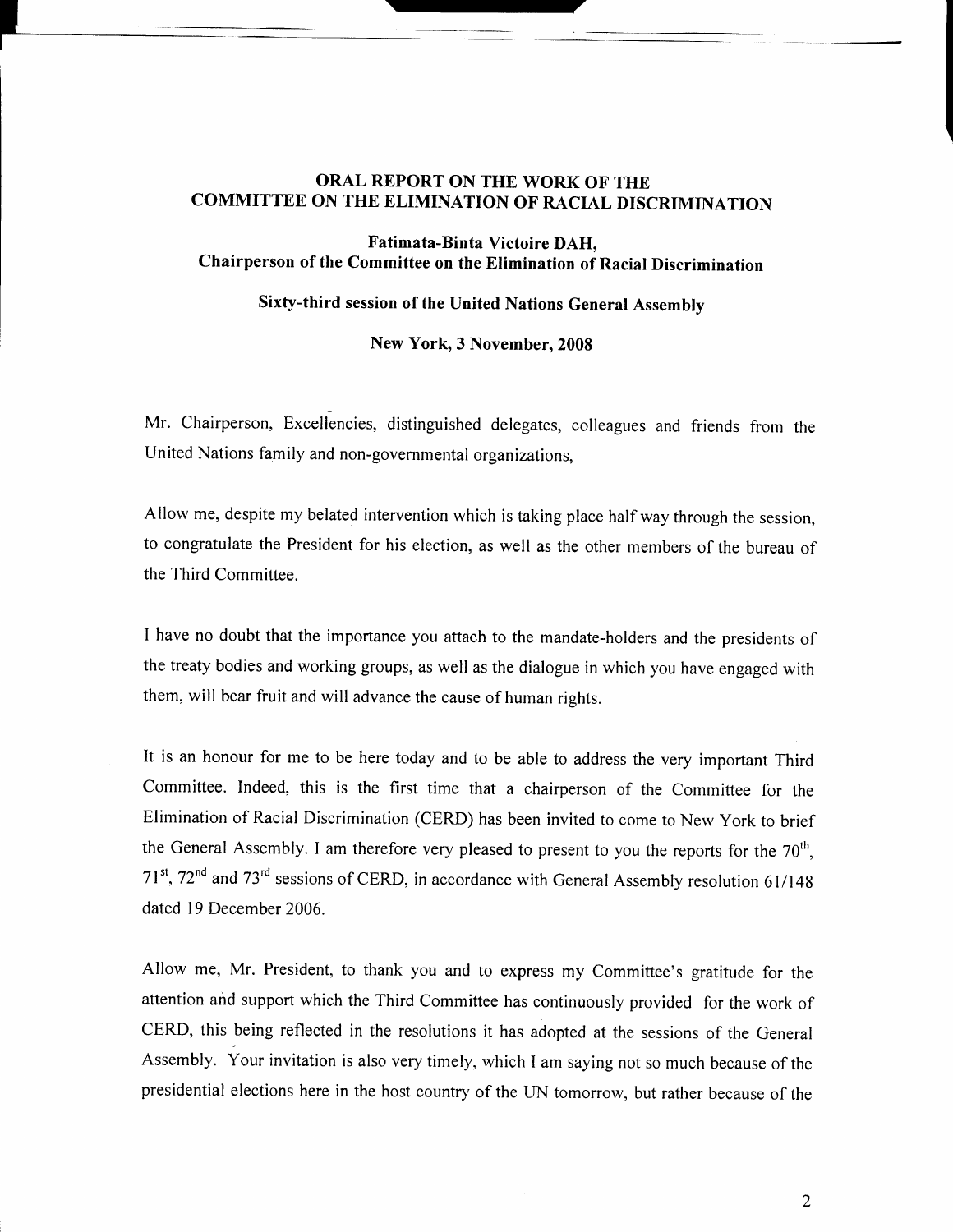Durban Review Conference next year, at which an assessment of Member States' efforts to combat racial discrimination over the past few years will be made.

It is also timely, because on December  $10<sup>th</sup>$ , we are celebrating the  $60<sup>th</sup>$  anniversary of the Universal Declaration of Human Rights, the "mother" of all our Conventions, with the Convention on the Elimination of All Forms of Racial Discrimination of 1965 (ICERD) being the oldest. The first article of the Declaration states that "all persons are equal in dignity and rights", and the Declaration goes on to say that "everyone is entitled to all the rights and freedoms set forth in the Declaration, without discrimination of any kind": these principles are also reflected in the provisions of the ICERD.

The implementation of these principles, as further refined and expanded in the convention' are the raison d'être of the Committee on the Elimination of Racial Discrimination, which has been very active in promoting these principles. I wish to take this opportunity to underline some of the Committee's recent achievements, as well as some of the challenges the Committee is currently facing.

## Mr. Chairperson,

I would like to start, with your permission, by refening to the committee's annual reports for the years 2007 and 2008: during the period 2007-2008, the Committee held four regular sessions, which were mainly devoted to the consideration of state party reports submitted by States parties under article 9 of the convention. A total of 30 reports were considered during this period. In each case, the Committee held a dialogue with a Government delegation from the state party concerned in Geneva. During the reference period, the committee also reviewed, under its "review procedure", the implementation of the Convention in some States parties which had not submitted a report and whose periodic reports were overdue by at least five years. In addition, it considered a number of situations under its early warning and urgent action procedures. Finaily, a number of individual complaints have been considered in accordance with Article 14 of the Convention'

on the issue of working methods, let me assure you that the committee remains committed to a continual process of improving its methods of work with the aim of maximlzing its effectiveness and facilitating reporting by States parties. In order to streamline the reporting

3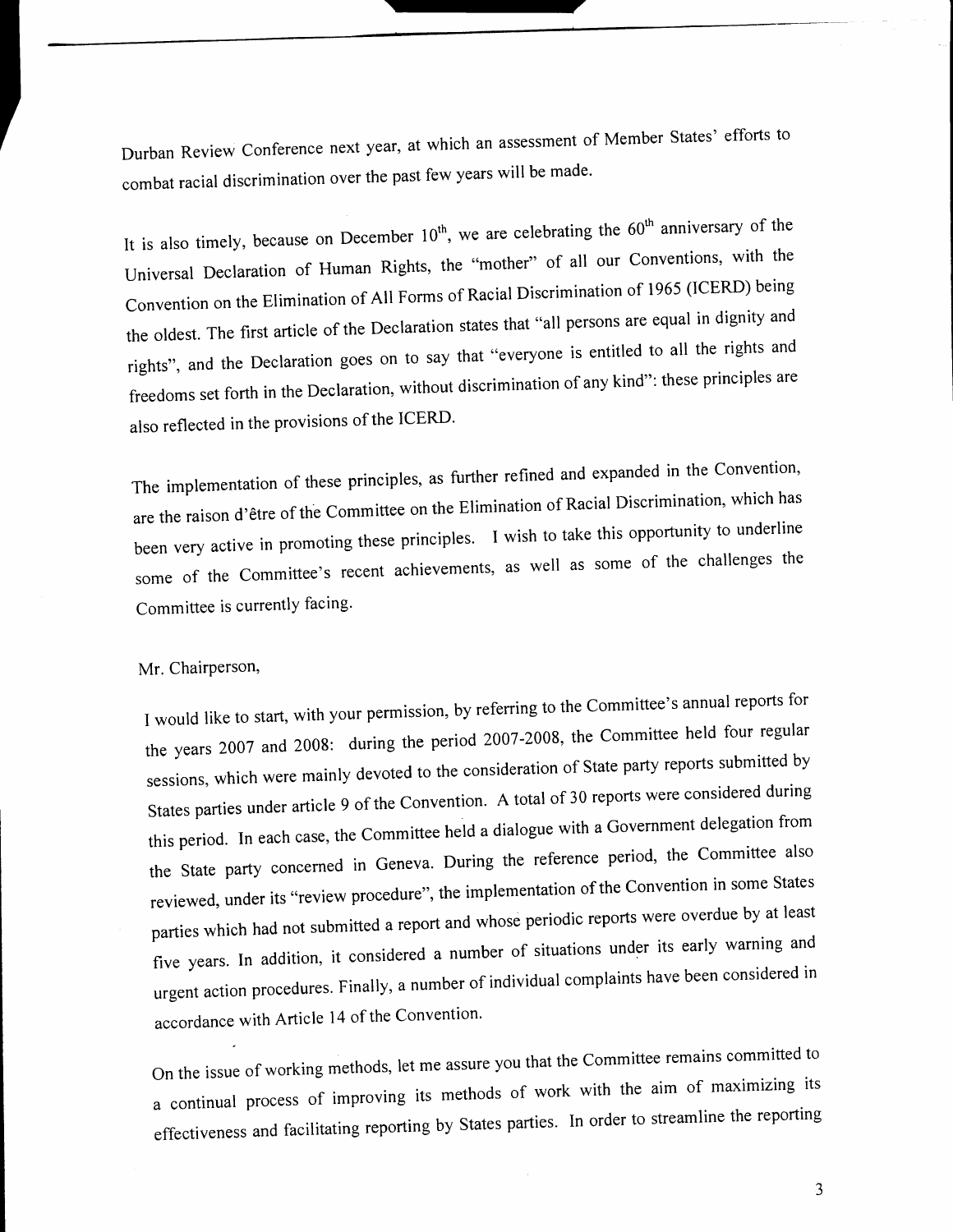process, the Committee adopted revised reporting guidelines by which States parties which have already submitted a Common Core Document are encouraged to focus in their periodic reports only on matters specific to the implementation of the Convention, without having to repeat more general information. During the period under review, the Committee has also adopted new guidelines for its early warning and urgent action procedure to have clearer criteria to guide the Committee in this area.

At its last session, the Committee also discussed the need for establishing a continuing dialogue and effective cooperation with the Human Rights Council on matters related to the UPR process, and the Committee looks forward to discussing this with the President of the Human Rights Council at the Committee's next session. At the same time, cooperation with other treaty bodies is equally important. In this regard, I would like to note that the Committee has actively participated in the Inter-Committee meetings and remains fully committed to the efforts of the United Nations High Commissioner for Human Rights to achieve more harmonized procedures between the different treaty bodies.

The Committee continues to be active in the promotion of the Convention through a range of events and activities. At its most recent session in August this year, the Commiftee held a thematic discussion on the important subject of 'special measures', which, under the Convention, States may put in place to promote disadvantaged racial or ethnic groups within their territories. On this occasion, the Committee met with representatives from interested States parties, IIN specialized agencies and non-governmental organizations, who shared their respective views on the subject and provided information on their relevant experience. In light of the constructive discussion as well as the Committee's own long-standing experience with the subject of special measures, the Committee decided to embark on the elaboration of a general recommendation on the subject, which will be the Committee's thirfy-second general recommendation.

But it is not only on special occasion like this thematic debate that the Committee has placed great importance on its cooperation with different partners. Over the past two years, the Committee has further strengthened its cooperation with a number of partners. First I would like to note, with great appreciation, the Committee's regular interaction with UNHCR and ILO, which provide valuable contributions for each session. In addition, over the past two years, the Committee has also held dialogues on issues of common concern with the Special

 $\overline{4}$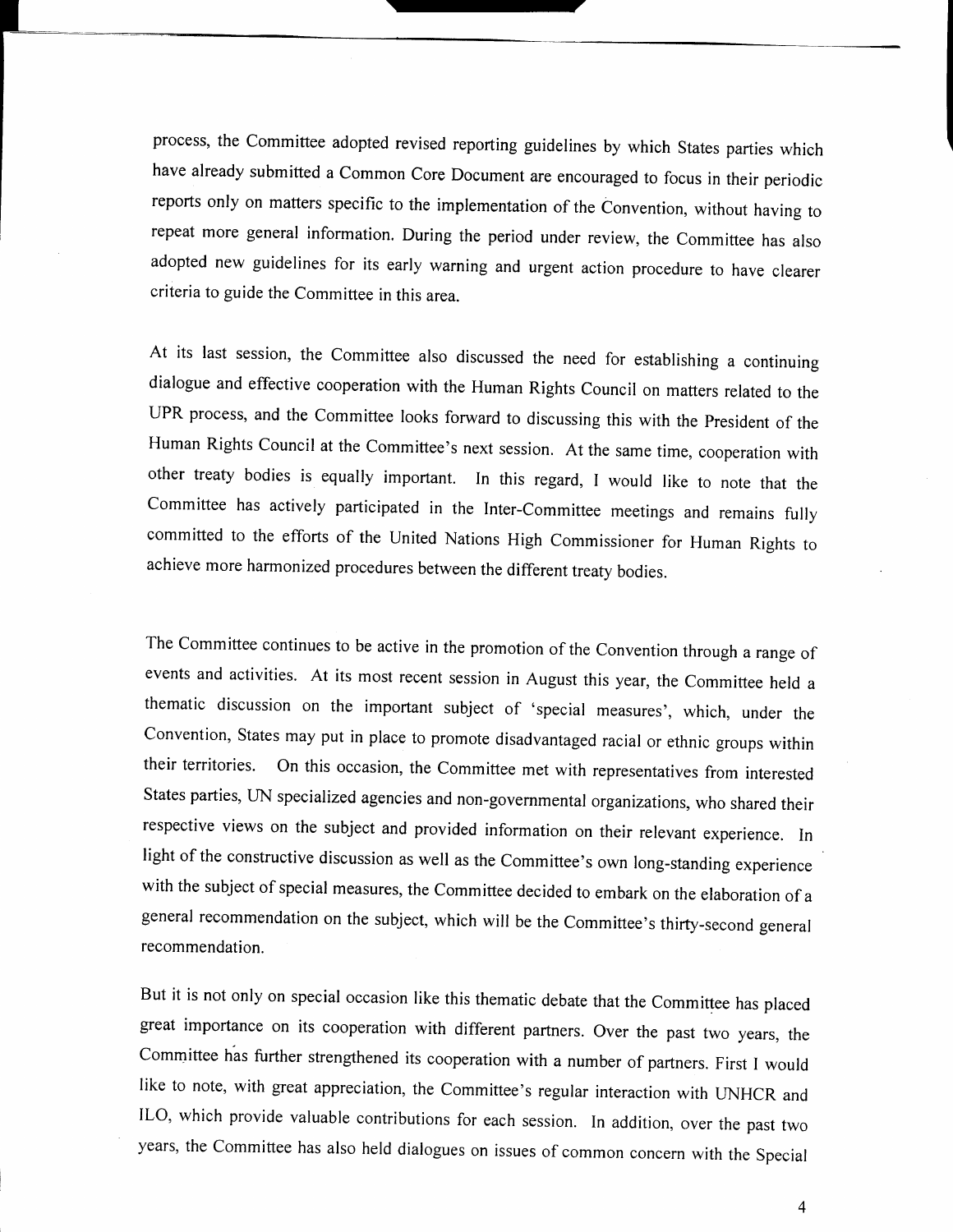Rapporteur of the Human Rights Council on contemporary forms of racism, racial discrimination, xenophobia and related intolerance; the Special Rapporteur on Freedom of Religion or Belief; and the Independent Expert on minority issues. Furthermore, I would like to note the increased involvement of independent national human rights institutions in the reporting process and the important role they play in the follow-up process of the Committee's recommendations at the national level. Last but not least, I would like to stress the indispensible value of the NGO contributions, which ensure that the Committee maintains a close link with national civil society actors.

As we are fast approaching the holding of the Durban Review Conference, I would also wish to highlight the Committee's continued cooperation with the Intergovernmental Working Group on the Effective Implementation of the Durban Declaration and Programme of Action, both through the participation of Committee members and through written contributions. The Commiffee has also actively participated in the preparatory process of the Review Conference, including through representation by members in the two substantive sessions of the Preparatory Committee and the two regional preparatory meetings, in Brasilia and Abuja, all of which were held this vear.

#### Mr. Chairperson,

Among the principal challenges the Committee is faced with is the increasing backlog of reports received from States parties. Some of the reports which have been received this year can only be considered in20l0. The Committee does of course appreciate the high number (173) of States parties to the International Convention on the Elimination of Racial Discrimination and encourages those States that have not yet done so to ratify the Convention, in order to achieve universal adherence. The Committee also welcomes the increasing reporting rate for periodic reports submitted by States parties, which in part seems to be one of the positive results of the new Universal Periodic Review (UPR) mechanism.

However, the Committee is concerned about its increasing workload and the backlog of reports received from State parties which are currently awaiting consideration. Similar concern was also expressed by States within the framework of the preparatory process for the Durban Review Conference, and a number States called for additional resources to be provided to the Commiftee from the tIN regular budget so as to ensure that the Committee has

5

l